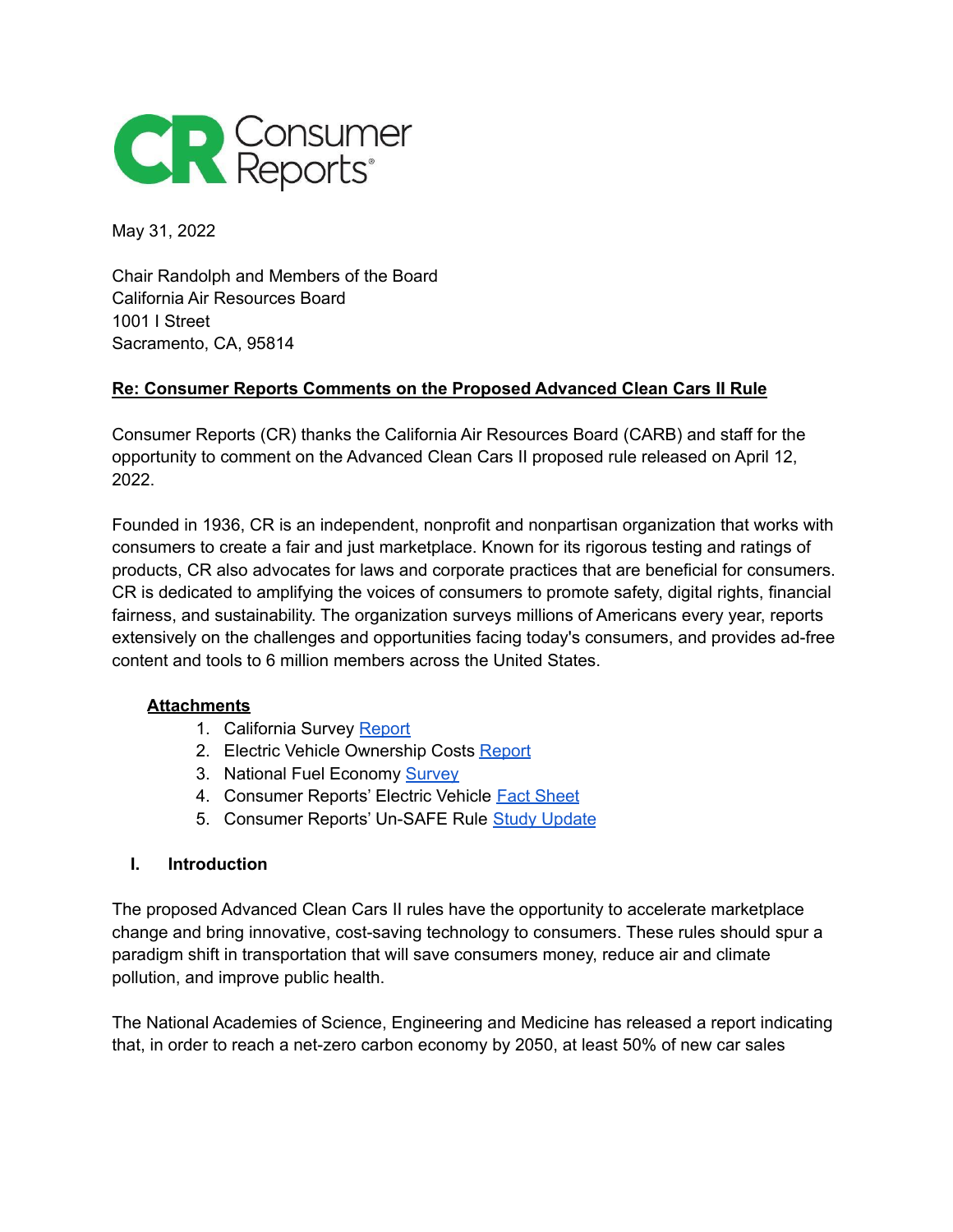should be zero-emission by 2030 nationwide.<sup>1</sup> Additionally, the Biden Administration has outlined a target of 50% electric vehicle sales share in 2030, providing complementary investments to help states achieve this goal and investing in the infrastructure necessary to support this transition.<sup>2</sup> Given California's leadership in the transportation industry and the commitment that the state has displayed in addressing air quality concerns in emissions-burdened communities, now is the time to set sights higher. Delaying action will not only drastically increase the costs associated with transitioning to a zero-carbon economy, but it will also increase costs borne by vulnerable populations, further exacerbating the burdens they face due to the changing environment. $3$  California should now do their part to convey this immediacy, as the cost of inaction for consumers will far outweigh the costs of action.

Moving forward, the Zero-Emission Vehicle (ZEV) program under ACC II should ensure rapid and sustained ZEV deployment and commercialization to help consumers have access to vehicle choices that reduce costs and enable the state to meet its public health and climate goals. A strong ZEV program will encourage the sale of ZEVs that will produce significant emission reductions and provide consumers with wide-ranging choices from a broad mix of ZEV technologies across all passenger vehicle categories. Such a ZEV program will also provide the certainty private investors need to develop reliable charging and fueling infrastructure, which is among the greatest barriers to adoption for most consumers.<sup>4</sup>

Additionally, EVs have already been proven to provide significant consumer benefits, and a strong ZEV program will help the maximum number of consumers realize the cost-savings of an EV. Our analysis<sup>5</sup> shows that today's mainstream EVs significantly lower the total cost of ownership for consumers, which in turn allows consumers to spend those savings in the broader economy:

- Owning an EV will save the typical driver \$6,000 to \$10,000 over the life of the vehicle, compared to owning a comparable gas-powered vehicle.
- The average EV driver will spend 60% less to power their vehicle than the owner of a gas-powered vehicle.
- EV owners are spending half as much to repair and maintain their vehicles as owners of gas-powered vehicles; with much of that savings benefiting used car buyers.

<sup>&</sup>lt;sup>1</sup> National Academies of Science Engineering and Medicine, Accelerating Decarbonization of the U.S. Energy System, 2021

<sup>&</sup>lt;sup>2</sup> The White House, FACT Sheet: President Biden Announces Steps to Drive American Leadership Forward on Clean Cars and Trucks, [August](https://www.whitehouse.gov/briefing-room/statements-releases/2021/08/05/fact-sheet-president-biden-announces-steps-to-drive-american-leadership-forward-on-clean-cars-and-trucks/) 2021

<sup>3</sup> Energy Innovation, Cost of Delay, 2021

<sup>4</sup> Transportation Research Interdisciplinary Perspectives, Understanding and identifying barriers to electric vehicle adoption through thematic analysis, June [2021](https://www.sciencedirect.com/science/article/pii/S2590198221000713)

<sup>5</sup> Consumer Reports, Electric Vehicle Ownership Costs: Today's Electric Vehicles Offer Big Savings for Consumers, Chris Harto, [October](https://advocacy.consumerreports.org/wp-content/uploads/2020/10/EV-Ownership-Cost-Final-Report-1.pdf) 2020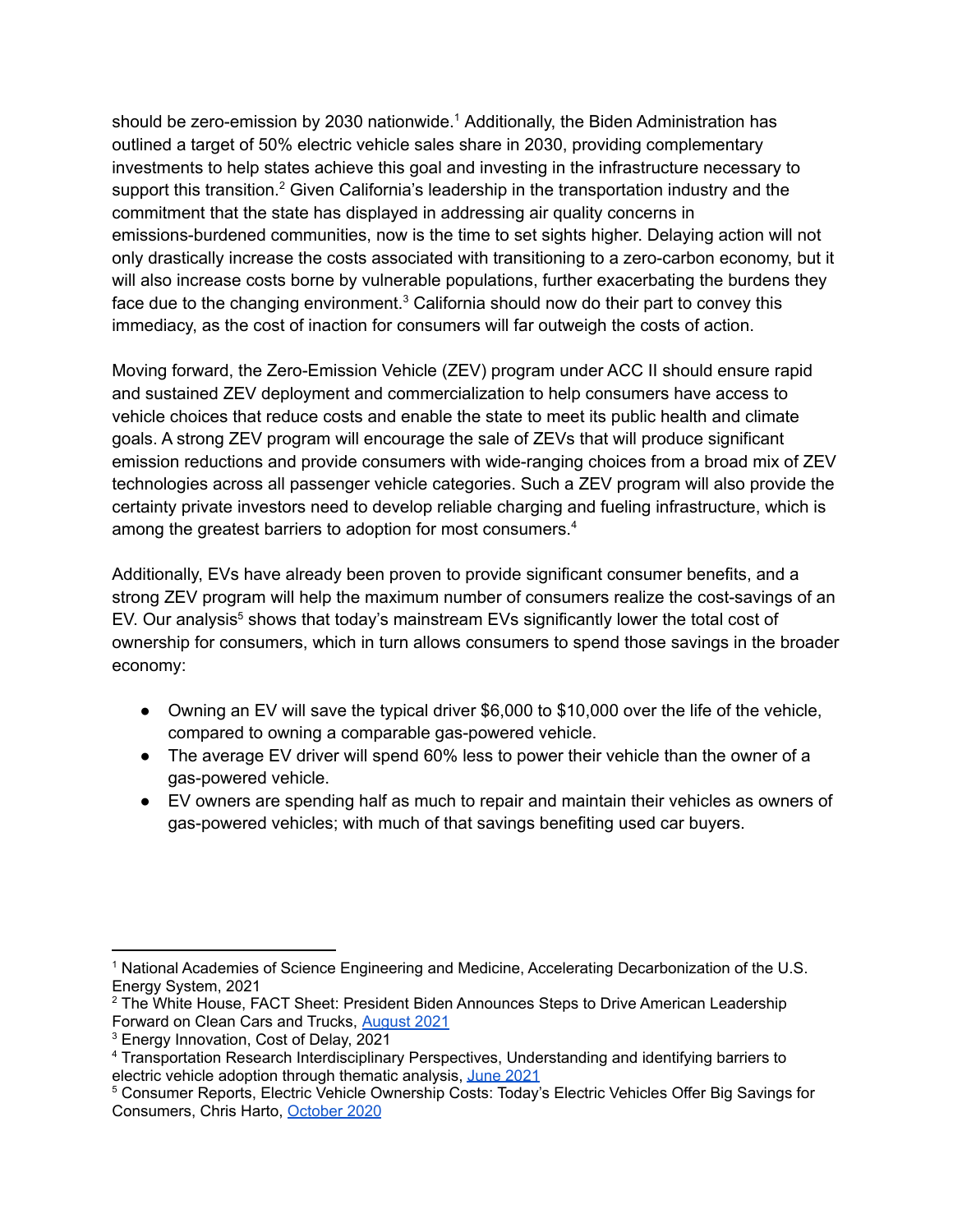Based on today's average gas and electricity prices, this means that EV owners in California could save \$2,100 a year on fuel and maintenance with an electric car, \$2,600 with an electric SUV, and \$3,200 with an electric pick up. $6$ 

CR supports a strong Advanced Clean Cars II standard for the sale of new light-duty vehicles. CR is providing detailed comments on the following proposals in the rule:

- 1. As written, the proposed rule establishes a strong standard to phase out the sale of internal combustion engine (ICE) vehicles, setting a necessary target of 100% ZEV sales by 2035. CR supports this proposal, as well as an aggressive ramp up in stringency leading up to this date. For California to meet its goal of reducing greenhouse gas emissions to 40% below the 1990 level by 2030<sup>7</sup>, the state should lean into strategies that will get us to this goal.
- 2. For the equity proposal, CARB is proposing a voluntary component to the rule that would allow automakers the ability to reduce their stringency requirements by placing their vehicles into statewide programs that expand access to ZEVs in low-income communities. CR expresses concern that making the equity component to the rule voluntary will not accomplish the goal of increased accessibility, and we are worried that this rule may have unintended consequences, ultimately reducing the number of new ZEVs sold.
- 3. CR appreciates CARB's focus on consumer protections and assurances, and supports the proposal regarding vehicle durability, batteries, and warranties. These strong rules will give consumers, especially on the secondary market, peace of mind that their investments will maintain reliability throughout their useful life.
- 4. CR appreciates and supports CARB's inclusion of a "Right to Repair" provision. This is a pillar to ensuring that consumers have the ability to exercise full rights of ownership over the products they purchase.
- 5. In this proposed rule, CARB identifies Plug-In Hybrid Vehicles (PHEV) as a necessary tool to help consumers overcome the hesitancy associated with purchasing new zero-emission vehicles, while still helping the state reduce emissions necessary to meet its goals. CR agrees with the need to ensure that PHEVs have a role in the energy transition, and urges CARB to consider real-world standards for both PHEV and low-range ZEVs.

# **II. CR supports CARB's proposed stringency requirements for ZEV sales, leading to 100% ZEV sales for new passenger cars by 2035.**

CR supports CARB's 100% ZEVs sales no later than 2035 timeline, and supports an aggressive, yet feasible, ramp up in stringency to achieve this goal. Right now, California has an opportunity to drive an accelerated market transition in the transportation sector that will bring benefits in mitigating the negative effects of climate change on our communities, reducing

<sup>&</sup>lt;sup>6</sup> Consumer Reports, New Consumer Reports analysis shows rising gas prices ramp up savings for EV owners, Chris Harto, [March](https://advocacy.consumerreports.org/press_release/new-consumer-reports-analysis-shows-rising-gas-prices-ramp-up-savings-for-ev-owners/) 2022

<sup>7</sup> CA Legis. [Senate](https://leginfo.legislature.ca.gov/faces/billTextClient.xhtml?bill_id=201520160SB32) Bill 32 (De Leon, 2016)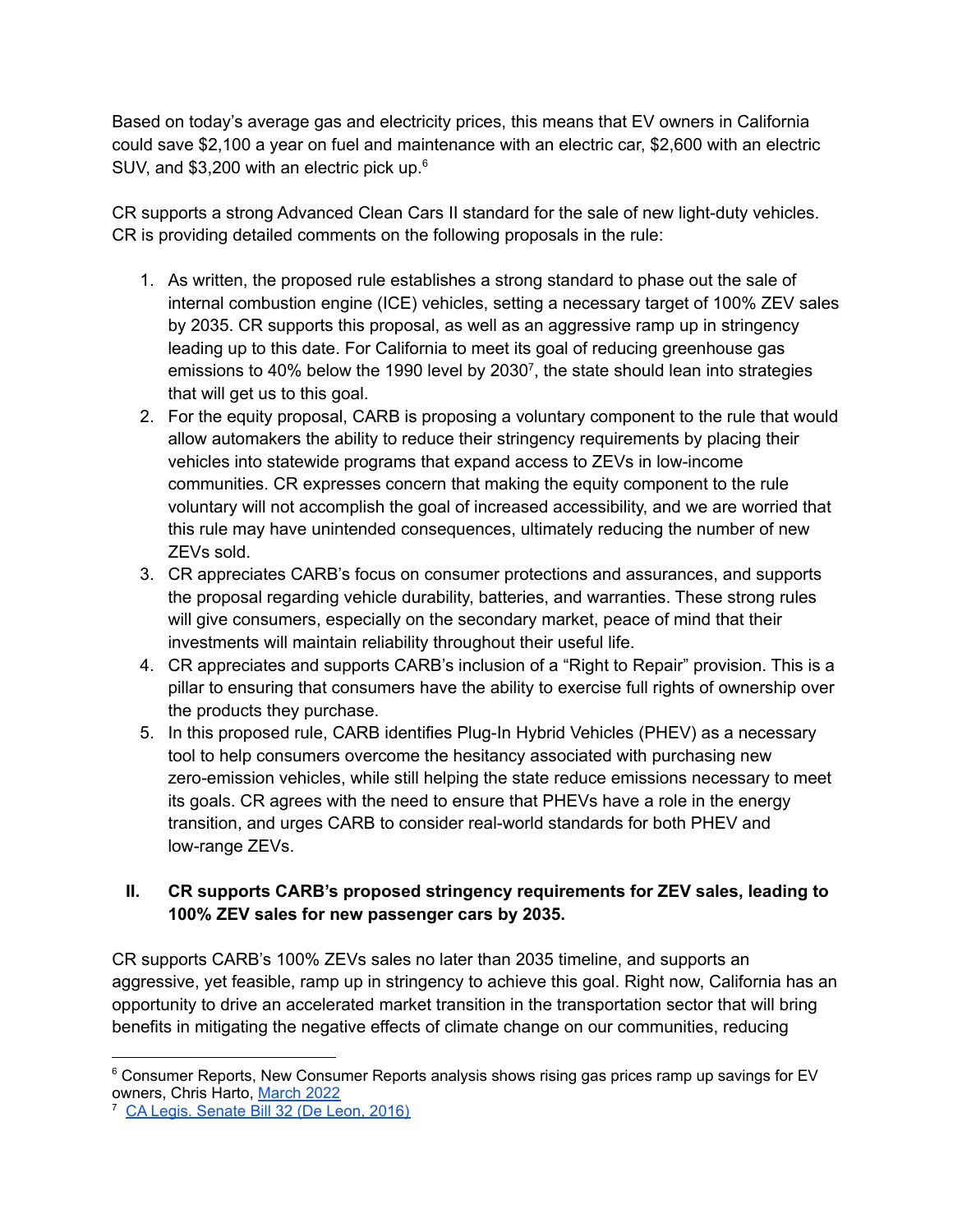household transportation costs, and improving air quality in communities throughout the state. In order for CA to achieve statewide emissions reduction goals<sup>8</sup>, we support CARB setting a stringency standard for manufacturers of 68% by 2030, as this will help move the industry to a tipping point where the ZEV market is on a path to becoming self-sustainable.

CR appreciates CARB's efforts to engage with stakeholders on different portions of this rulemaking. CR also appreciates the thoughtful approach that staff has taken in crafting stringent requirements that set an aggressive standard to reduce emissions at scale.

In California, consumers have expressed their interest in rapidly guiding the transition to a zero-emission transportation ecosystem; California still accounts for over forty percent of zero-emission vehicle sales in the country.<sup>9</sup> Additionally, a CR survey taken of California residents shows that over fifty percent of Californians either "definitely plan to" or "would consider" getting a plug-in EV as their next vehicle, with only six percent of respondents claiming they have "no interest" in ever getting a plug-in EV. <sup>10</sup> As consumer adoption and education continues to grow, these numbers will continue to increase, further establishing the market demand for ZEVs in the state.

The ZEV program under ACC I has been critical in accelerating the market growth of ZEV models and sales, an outcome that would not have occurred with only a fleet-wide GHG or criteria pollutant standard. CARB's "all of the above" approach in capturing emerging zero-emission vehicle technology has allowed the state greater flexibility in meeting deployment goals while also highlighting the importance of prioritizing greater investments in research and development funding to encourage rapid marketplace advancement. CR appreciates the attention that CARB has displayed in encouraging alternative fuel manufacturers to reduce the climate intensity of their fuel production, and we encourage CARB to continue this dialogue, as it is crucial that we continue to consider the upstream emissions associated with the fuel we use in our transportation options.

# **III. ACC II should include mandatory provisions that focus on equity and ensure that equitable outcomes are delivered in GHG and pollution reductions.**

In the proposed rule, CARB establishes a voluntary equity component for manufacturers to participate in that seeks to increase accessibility to ZEVs in underserved communities. CR appreciates the time and effort that CARB has put into establishing this equity component to the ACC II rulemaking, but we worry that the proposed rule falls short of achieving assured and measurable outcomes necessary to increase ZEV deployment in low-income and disadvantaged communities. Considering the original ACC rulemaking did not provide components to further engage with equity communities, CARB members and staff have expressed the need to put a greater focus on achieving rapid emissions reductions and vehicle

<sup>&</sup>lt;sup>8</sup> Ibid.

<sup>&</sup>lt;sup>9</sup> Veloz, Electric Vehicle Market Report, April [2022](https://www.veloz.org/ev-market-report/)

<sup>&</sup>lt;sup>10</sup> Consumer Reports, Consumer Attitudes Towards Electric Vehicles and Fuel Efficiency in CA, [March](https://advocacy.consumerreports.org/wp-content/uploads/2021/03/California-EV-FE-Survey-Report-3.8.21.pdf) [2020](https://advocacy.consumerreports.org/wp-content/uploads/2021/03/California-EV-FE-Survey-Report-3.8.21.pdf)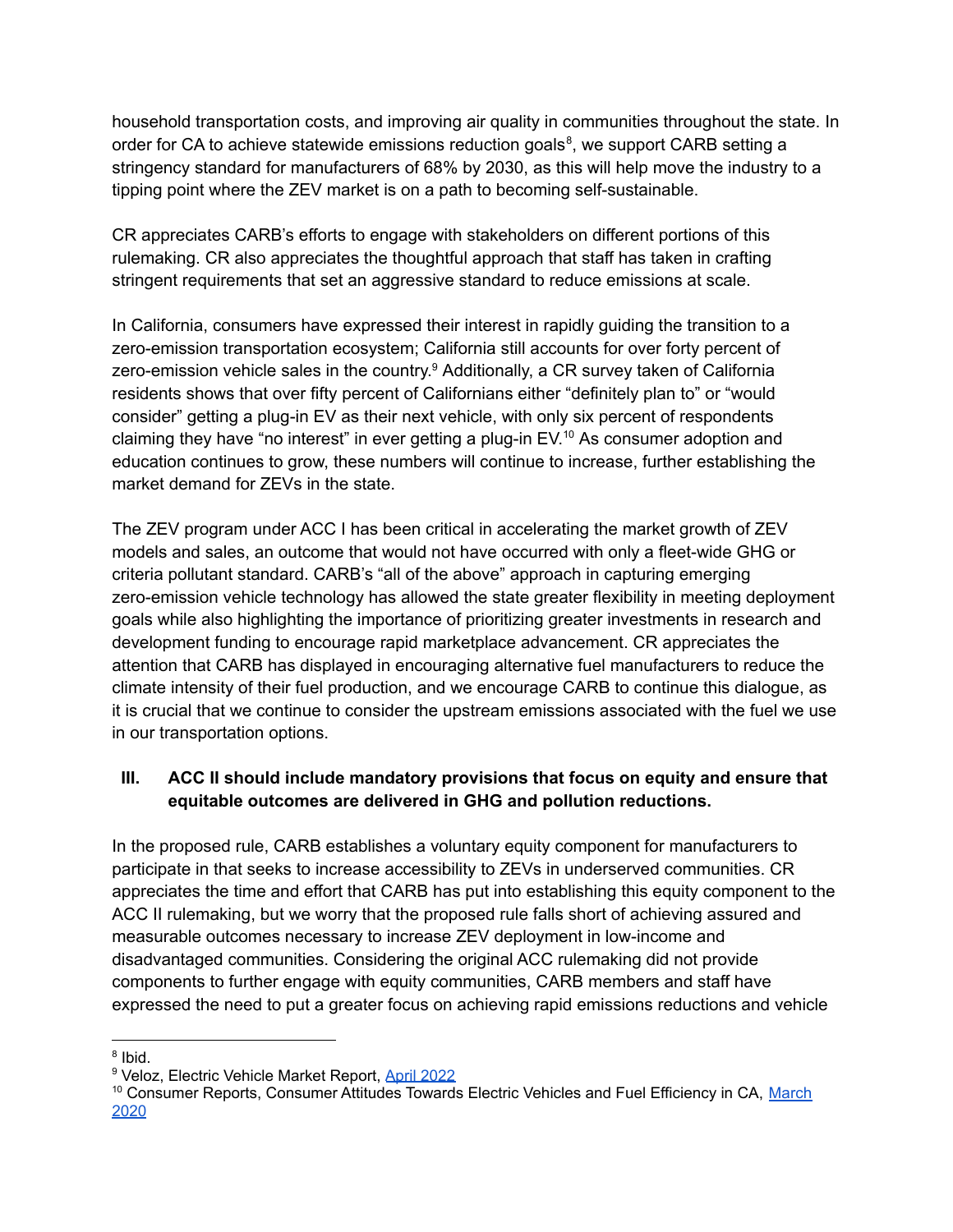deployment in these communities, but the proposed rule does not go far enough to truly achieve this result.

Not only do we know that low-income and disadvantaged communities face a disproportionate exposure to vehicle tailpipe emissions,<sup>11</sup> but we also know that lower income households spend a greater percentage of their income on transportation costs than their wealthier counterparts, making them more sensitive to fluctuation and uncertainty in the fuel market.<sup>12</sup> For these reasons, there is a great need to encourage policies that will mitigate pollutant exposure and increase accessibility to clean, reliable modes of transportation.

While the ZEV equity programs proposed by CARB have merit, there is no certainty that the provisions will be utilized by automakers, as the proposed rule remains voluntary. In order for CARB to guarantee increased accessibility in underserved communities, ACC II should include a *mandatory* equity component to the rule, requiring that automakers do their share in making ZEVs, both new and used, affordable and attainable for low-income households. Without this assurance, consumers will be forced to trust that automakers will make the decision to ramp up sales and ZEV programs in underserved communities based on economics, with no measures of accountability from CARB in this rule. Additionally, this proposal relies on manufacturer participation, which is purely voluntary, and incented only by decreasing their minimum ZEV sales obligation. Given what we understand about climate change and the disproportionate impacts it will have on low-income and disadvantaged consumers, an emphasis needs to be placed on both increasing accessibility in underserved communities and reducing emissions across the state. To a greater extent, we should ensure that policies intended to increase ZEV deployment in equity communities and increase ZEV stringency are complementary and assured.

Short of a mandatory equity provision, the next best alternative for mitigating both equity and stringency concerns would be to condition the use of other credits, such as those accrued under ACC I, on OEMs fully participating in the equity programs. As a result, OEM participation in the equity credit would be both encouraged through additional credit and disincentives for non-participation. This approach will mitigate possible trade-offs between EV access and air quality and climate benefits.

Additionally, it is important to note that the benefits of reduced GHG emissions in new vehicles also make their way to the used car market, which accounts for over 70 percent of vehicle sales annually,<sup>13</sup> and an even higher share among mid- to lower-income families. CARB's decision on ZEV sales stringency will also guide the market for low-income and disadvantaged communities, as the market decisions made by the smaller group of individuals who have the means to purchase a new car will establish the options that will be available to the remainder of the

<sup>&</sup>lt;sup>11</sup> American Lung Association, Disparities in the Impact of Air Pollution, April [2020](https://www.lung.org/clean-air/outdoors/who-is-at-risk/disparities)

<sup>&</sup>lt;sup>12</sup> Institute for Transportation and Development Policy, High Cost of Transportation in the United States, May [2019](https://www.itdp.org/2019/05/23/high-cost-transportation-united-states/)

<sup>&</sup>lt;sup>13</sup> Bureau of Transportation Statistics, New and USed Passenger Car and Light Truck Sales and Leases, April [2022](https://www.bts.gov/content/new-and-used-passenger-car-sales-and-leases-thousands-vehicles)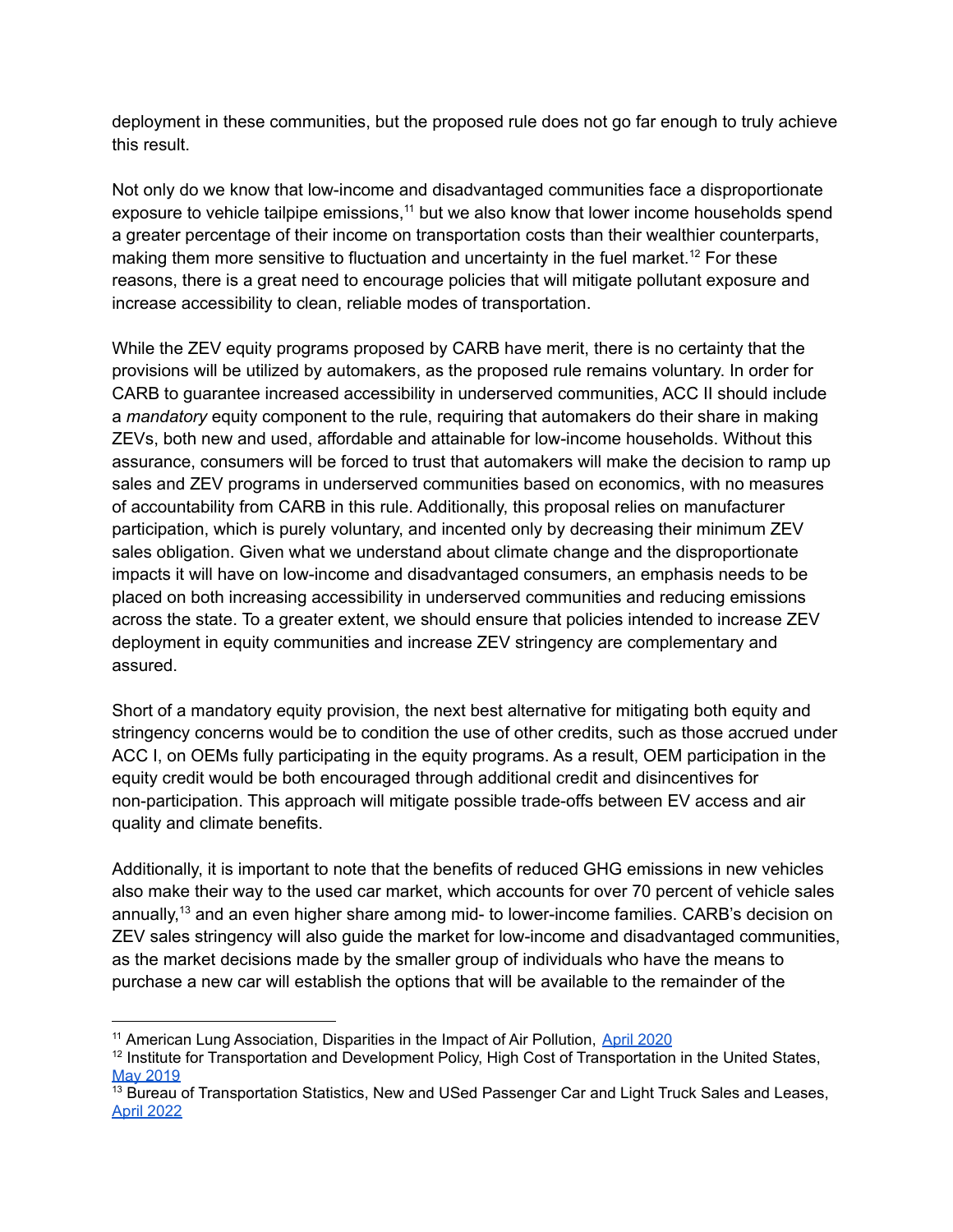population on the secondary market. Lower income consumers in the secondary market are trapped by market choices of wealthier drivers, so these standards are key to expanding clean options in the used market. For these reasons, CARB should also ensure that the equity credits solicited through ACC II not only support programs like community carsharing and ridesharing, but also support individual ownership through programs like Clean Cars 4 All.

#### **IV. CR supports CARB's proposal on Consumer protection regarding electric vehicle durability, warranties, and batteries.**

CR supports CARB's proposal to provide quality assurance to consumers regarding the durability of their certified range and battery warranty. When a consumer undergoes the process of purchasing a new vehicle for their household, there is an expectation that their vehicle will maintain condition, reliability, and value throughout its useful life. For consumers purchasing a zero-emission vehicle, these concerns can be exacerbated due to the newness of the technology and the lower knowledge of ZEV technology compared to ICE vehicles. It is critical that CARB establishes consumer protections to give customers continued peace of mind that the vehicle they purchase will operate as advertised throughout its lifespan.

These provisions are especially critical for consumers in the secondary vehicle market. As noted above in the equity section, used cars make up about 70% of sales in the automotive market, lower income consumers are especially price sensitive and spend a disproportionate amount of their income on transportation<sup>14</sup>. As more EVs enter the secondary market in the coming years, it is imperative that consumers have protections against poorly designed or manufactured batteries that diminish in capacity or fail early. Our most vulnerable populations at the forefront of climate and air quality hazards deserve consumer protections addressing the lifetime of the vehicle, its battery, and its reparability.

Additionally, while we see the costs of producing batteries continue to drop, the battery is still the most expensive part of an electric vehicle.<sup>15</sup> And, by shifting from gasoline to electricity, it is the battery that enables the electric vehicle to eliminate tailpipe pollution and reduce greenhouse gas and other pollutants, especially when combined with California's relatively clean grid.<sup>16</sup> Therefore, reduced capacity or complete failure of the battery pack represent a significant risk to emissions reductions given the potentially high cost of a replacement. Strong corresponding consumer protections regarding durability, battery health and warranties are therefore critical to the emissions and economic success of the ZEV program.

CARB's proposal that new ZEV vehicles maintain 80-percent or more range for 10 years or 150,000 miles is well aligned with industry standards for new ZEVs. Also, staff's proposal that new ZEVs maintain a 70% (and 75% starting in 2031) battery state of health will provide consumers assurances that they will not need to be dependent on recurring battery

<sup>&</sup>lt;sup>14</sup> Institute for Transportation and Development Policy, High Cost of Transportation in the United States, May [2019](https://www.itdp.org/2019/05/23/high-cost-transportation-united-states/)

<sup>&</sup>lt;sup>15</sup> Bloomberg, Batteries For Electric Cars Speed Toward a Tipping Point, [December](https://www.bloomberg.com/news/articles/2020-12-16/electric-cars-are-about-to-be-as-cheap-as-gas-powered-models) 2020

<sup>&</sup>lt;sup>16</sup> Consumer Reports, How Clean are Electric Vehicles in your State?, [September](https://advocacy.consumerreports.org/research/how-clean-are-electric-vehicles-in-your-state/) 2019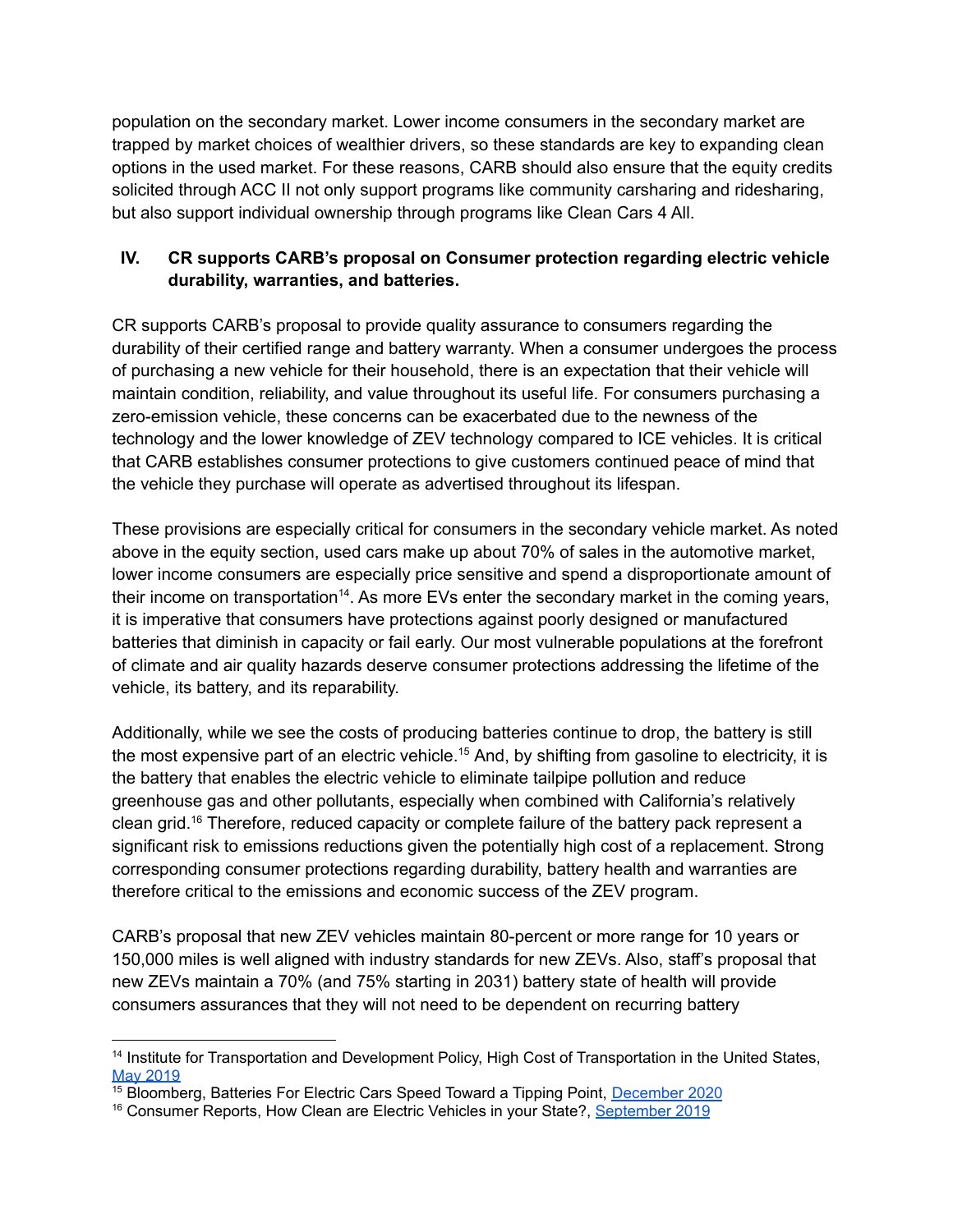replacements, while also maintaining the resale value for the vehicle. Finally, CR supports CARB's proposals on data standardization and battery labeling, as both of these measures will bring greater uniformity to the emerging ZEV market. By allowing consumers to better understand their battery state of health, used vehicle purchasers will know exactly what they are receiving when purchasing a pre-owned ZEV.

# **V. CR supports CARB's inclusion of a "Right to Repair" provision for zero-emission vehicles.**

CR supports CARB's inclusion of ZEVs in existing regulation to require the same access and disclosure of repair information, regardless of vehicle type. CARB should ensure that consumers have the choice to fix their own vehicle equipment, if they can, or to have it fixed by a repair servicer of their choosing, including servicers independent of the manufacturer.

CR has long supported "right to repair," as it is an important component to safeguard and maintain consumers' ability to exercise their full rights of ownership over the products they purchase, including the right to repair them, and the right to resell them, even as technology evolves.

# **VI. CARB should consider real-world standards for PHEV and low-range ZEVs.**

PHEVs can be an important part of cleaning up emissions from the transportation sector while providing consumers with the right vehicle for their needs. There are many highly ranked models on the market right now that are not only affordable, but can help adoption of EVs in the long run.<sup>17</sup> Additionally, we understand that there may be certain market segments that may find options like a low-range ZEV appealing for their lifestyle, but it is important that CARB consider and establish strict parameters surrounding the receipt of credits for these vehicles.

For these limited cases, CARB should ensure that any credit received for a low-range ZEV, with a range above 50 miles but below 150 miles, would qualify only as a PHEV, must meet all ZEV assurance measures, and would not be eligible for proposed equity credits. We fear that including low range ZEVs in the equity credit program may lead to the emergence of sub-par vehicles, and may incentivize automakers to produce products solely for the purpose of compliance, or as a way to achieve their equity requirements.

# **VII. Conclusion**

CR is encouraged to see CARB working towards accelerating marketplace change and leading the transition to a zero-emission ecosystem. We greatly appreciate the time staff has committed to drafting this rule, hearing from stakeholders, and considering the feedback offered. We appreciate the opportunity to provide written comments on CARBs proposed ACC II rule, and welcome continued dialogue throughout the remainder of this rulemaking process.

<sup>&</sup>lt;sup>17</sup> Consumer Reports Proprietary Rankings and Consumer Data